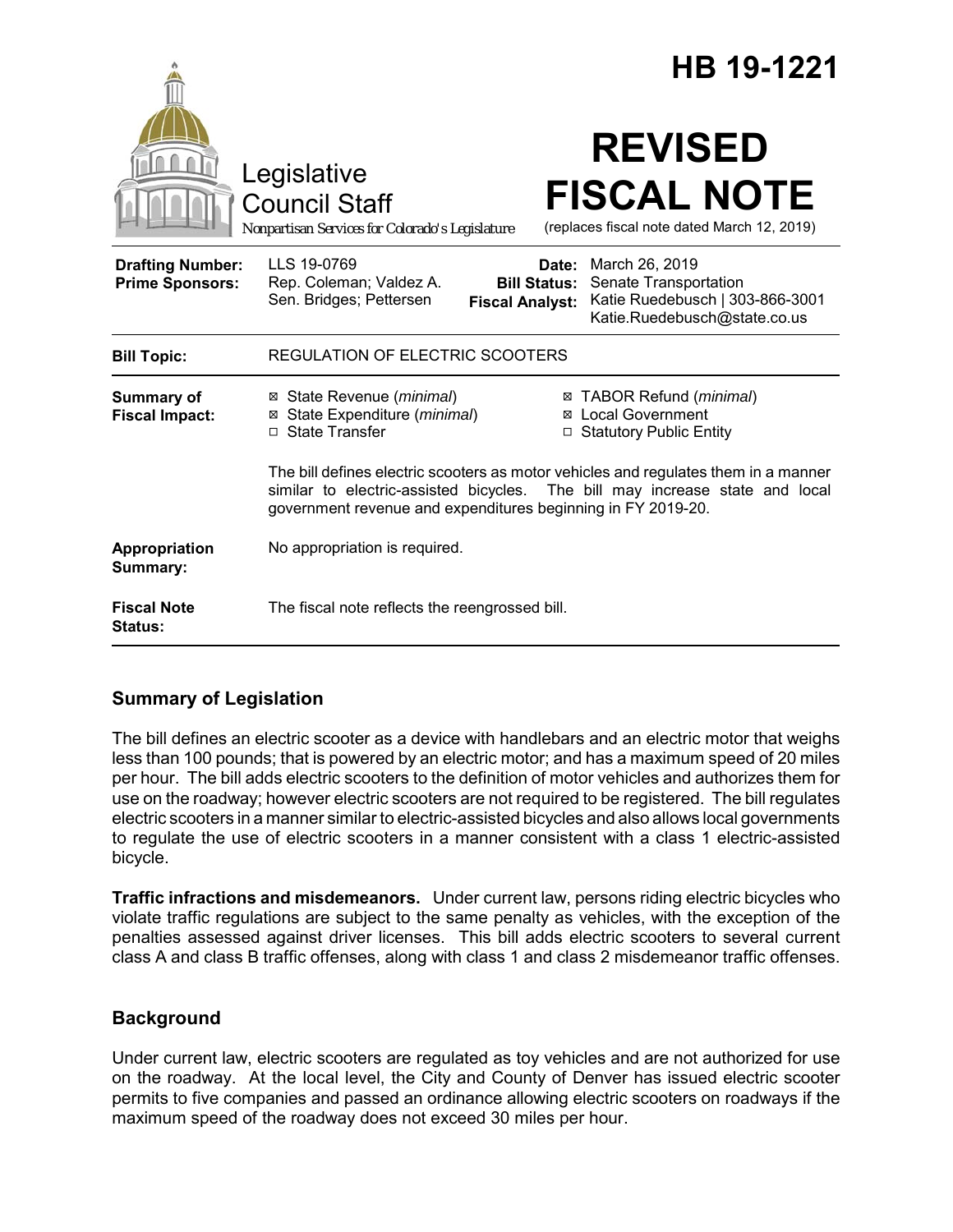March 26, 2019

### **Comparable Crime Analysis**

Legislative Council Staff is required to include certain information in the fiscal note for any bill that creates a new crime, changes the classification of an existing crime, or changes an element of an existing crime. This section outlines data on crimes comparable to the offense in this bill and discusses assumptions on future rates of criminal conviction for those offense.

**Prior conviction data and assumptions.** This bill adds electric scooters to several current class A and class B traffic offenses, along with class 1 and class 2 misdemeanor traffic offenses, as shown below in Table 1. The fiscal note assumes that there will continue to be minimal or no additional criminal case filings or convictions for this offense under the bill. Because the bill is not expected to have a tangible impact on criminal justice-related revenue or expenditures at the state or local levels, these potential impacts are not discussed further in this fiscal note.

| <b>Level of Offense</b>                                                                                                        | <b>Description of Crime</b>                                                                                                                                                                                                              |  |
|--------------------------------------------------------------------------------------------------------------------------------|------------------------------------------------------------------------------------------------------------------------------------------------------------------------------------------------------------------------------------------|--|
| Class B traffic infraction                                                                                                     | • Bicycle and personal mobility device equipment;<br>• Horns or warning devices;<br>• Slow-moving vehicles - display of emblem;<br>• Projecting loads on passenger vehicles; and<br>• Stopping, standing, or parking in specified places |  |
| Class A traffic infraction                                                                                                     | • Pedestrians' right-of-way in crosswalks                                                                                                                                                                                                |  |
| Class 2 misdemeanor traffic offense                                                                                            | • Reckless driving; and<br>• Operation of bicycles and other human powered<br>vehicles                                                                                                                                                   |  |
| Class 2 misdemeanor traffic offense<br>(class 1 misdemeanor traffic offense when bodily<br>injury or death to another results) | • Careless driving                                                                                                                                                                                                                       |  |

**Table 1 Existing Electric Bicycle Penalties Applied to Scooters under HB 19-1221**

**Traffic infraction penalties.** Traffic infractions have two categories: class A and class B. The penalty range for the commission of a class A or class B traffic infraction is generally a \$15 to \$100 fine, although fines defined within the statute may exceed \$100.

**Traffic misdemeanors.** Misdemeanor traffic offenses have two categories: class 1 and class 2. The penalty scheme for misdemeanor traffic offenses is indicated in Table 2.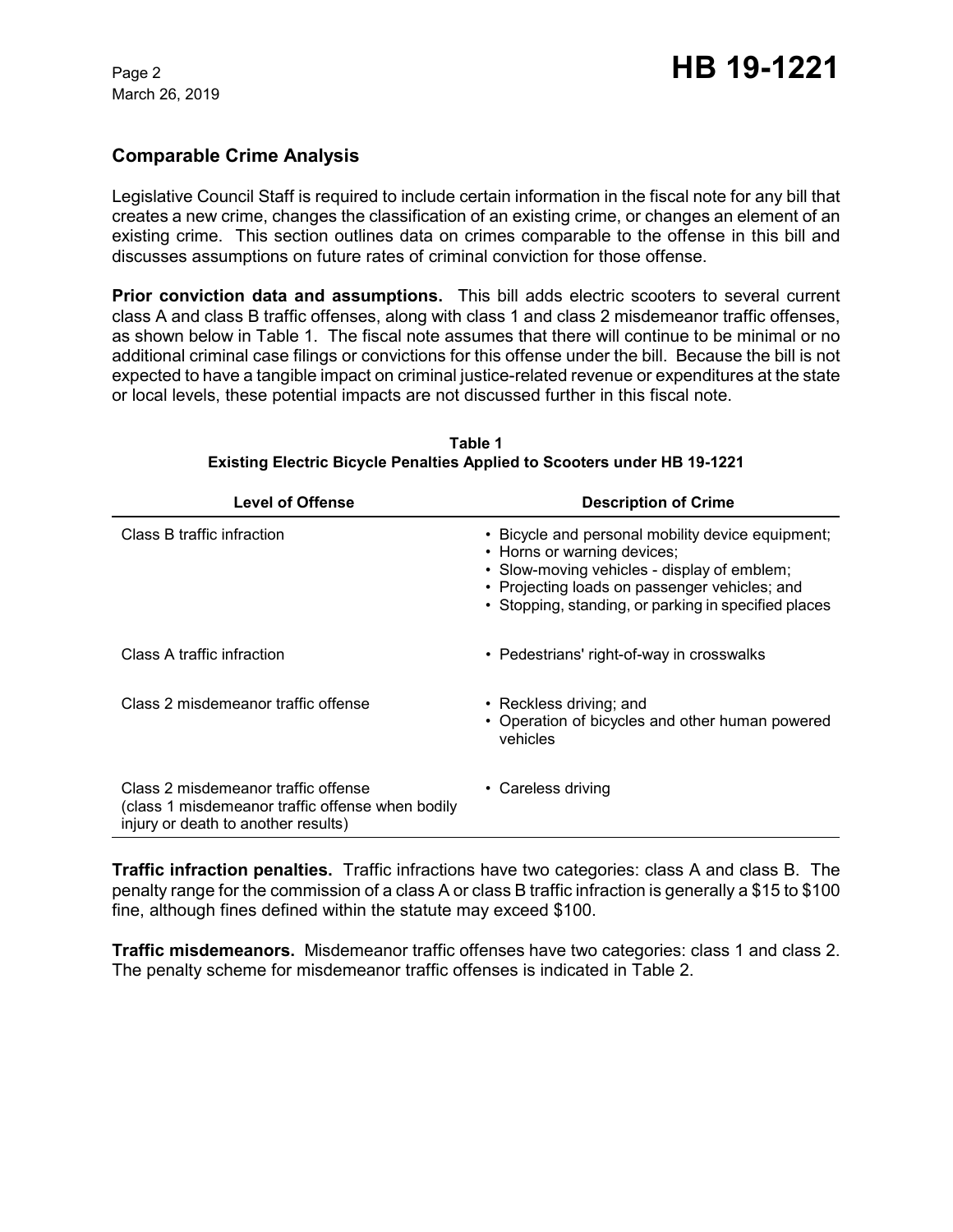**Table 2 Sentencing Scheme for Misdemeanor Traffic Offenses**

| <b>Class of Misdemeanor Traffic</b><br><b>Offense</b> | <b>Minimum Sentence</b>                   | <b>Maximum Sentence</b>                       |
|-------------------------------------------------------|-------------------------------------------|-----------------------------------------------|
| Class 1                                               | 10 days in jail or \$300 fine,<br>or both | 12 months in jail or \$1,000<br>fine, or both |
| Class 2                                               | 10 days in jail or \$150 fine,<br>or both | 90 days jail or \$300 fine,<br>or both        |

Visit leg.colorado.gov/fiscalnotes for more information about criminal justice costs in fiscal notes.

### **State Revenue**

**Traffic infractions and misdemeanors.** Beginning in FY 2019-20, this bill may minimally increase fine revenue to the Highway Users Tax Fund (HUTF), of which 65 percent goes to the State Highway Fund in the Department of Transportation. The bill may also minimally increase revenue to the Judicial Department from court fees. As this fiscal note assumes a majority of electric scooter users will comply with the law, these impacts are expected to be negligible and have been excluded from this fiscal note.

# **State Expenditures**

The bill may increase workload for the Department of Public Safety, the Department of Revenue, the Department of Transportation, and the Judicial Department beginning in FY 2019-20.

**Department of Public Safety.** The bill may increase workload for the Department of Public Safety to update informational materials. This increase can be accomplished within existing resources.

**Department of Revenue.** The bill will increase workload for the Department of Revenue to incorporate electric scooters into its rules on slow moving vehicles. In addition, the department, along with the Department of Transportation, will incorporate electric scooters into the state bicycle and pedestrian manual. This workload increase can be accomplished within existing resources.

**Department of Transportation.** The bill may increase workload for the Department of Transportation to incorporate electric scooters into the state bicycle and pedestrian manual and update any signage. This workload increase can be accomplished within existing resources.

**Judicial Department***.* This bill may increase workload for the trial courts in the Judicial Department to process any additional case filings. Overall, it is assumed that this workload can be accomplished within existing appropriations. Should a change in funding be required for any agency or division within the Judicial Department, the fiscal note assumes it will be addressed through the annual budget process.

**TABOR refund.** The bill may minimally increase state General Fund obligations for TABOR refunds in FY 2019-20. Under current law and the December 2018 forecast, the bill will correspondingly minimally increase the amount refunded to taxpayers via sales tax refunds on income tax returns for tax year 2020. The state is not expected to collect a TABOR surplus in FY 2020-21.